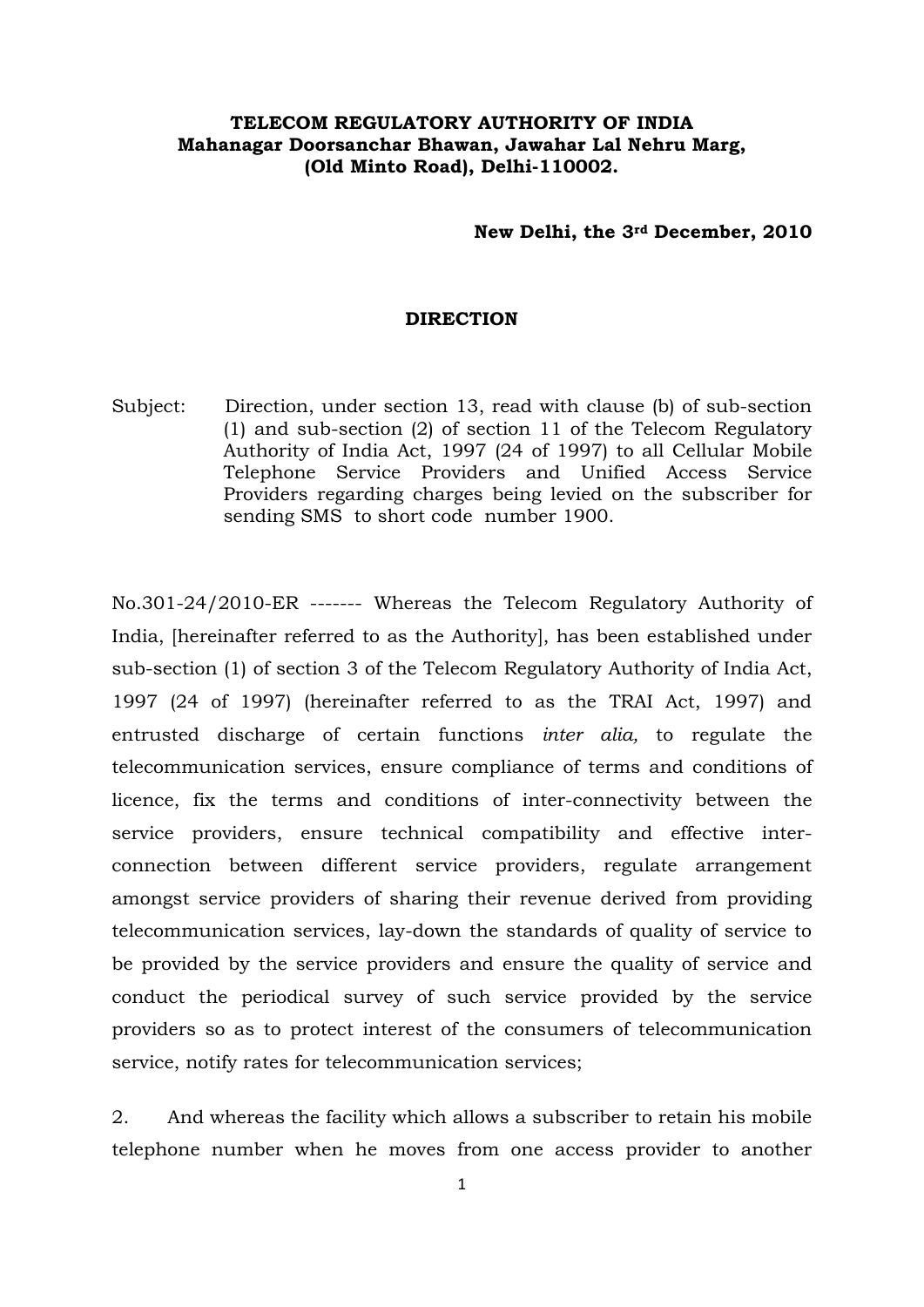irrespective of mobile technology or from one cellular mobile technology to another of the same access provider, promotes competition and efficiency in the telecom sector, particularly in the area of mobile telecommunications;

3. And whereas the Authority had, in exercise of the powers conferred by section 36, read with sub-clauses (i), (iii) and (v) of clause (b) of sub-section (1) of section 11 of the TRAI Act, 1997, made the Telecommunication Mobile Number Portability Regulations, 2009 (8 of 2009)(hereinafter referred to as the regulations);

4. And whereas Department of Telecommunications has, vide letter No. 16-3/2009-AS-III/vol. 1/866 dated 19th November, 2009, addressed to all Access Service Providers, allocated the short code number 1900 for the purpose of receiving Short Message Service (SMS) message from the subscriber requesting for a unique porting code;

5. And whereas the Authority had, in exercise of the powers conferred by section 36, read with sub-clauses (ii), (iii), (iv) and (v) of clause (b) of subsection (1) of section 11 of the TRAI Act, 1997, made the Telecommunication Mobile Number Portability Per Port Transaction Charges and Dipping Charges Regulations, 2009 (9 of 2009);

6. And whereas the regulations have been implemented in Haryana service area with effect from 25<sup>th</sup> November, 2010 and is likely to be implemented soon in other service areas in the country;

7. And whereas sub-regulation (3) of regulation 8 of the regulations, provides that for the purpose of porting, the Recipient Operator shall ask the subscriber to send a message through SMS to a specified short code of the donor operator from the subscriber's mobile number which is sought to be ported;

8. And whereas during the consultation process on determination of port transaction charge, dipping charge and porting charge for the Mobile

2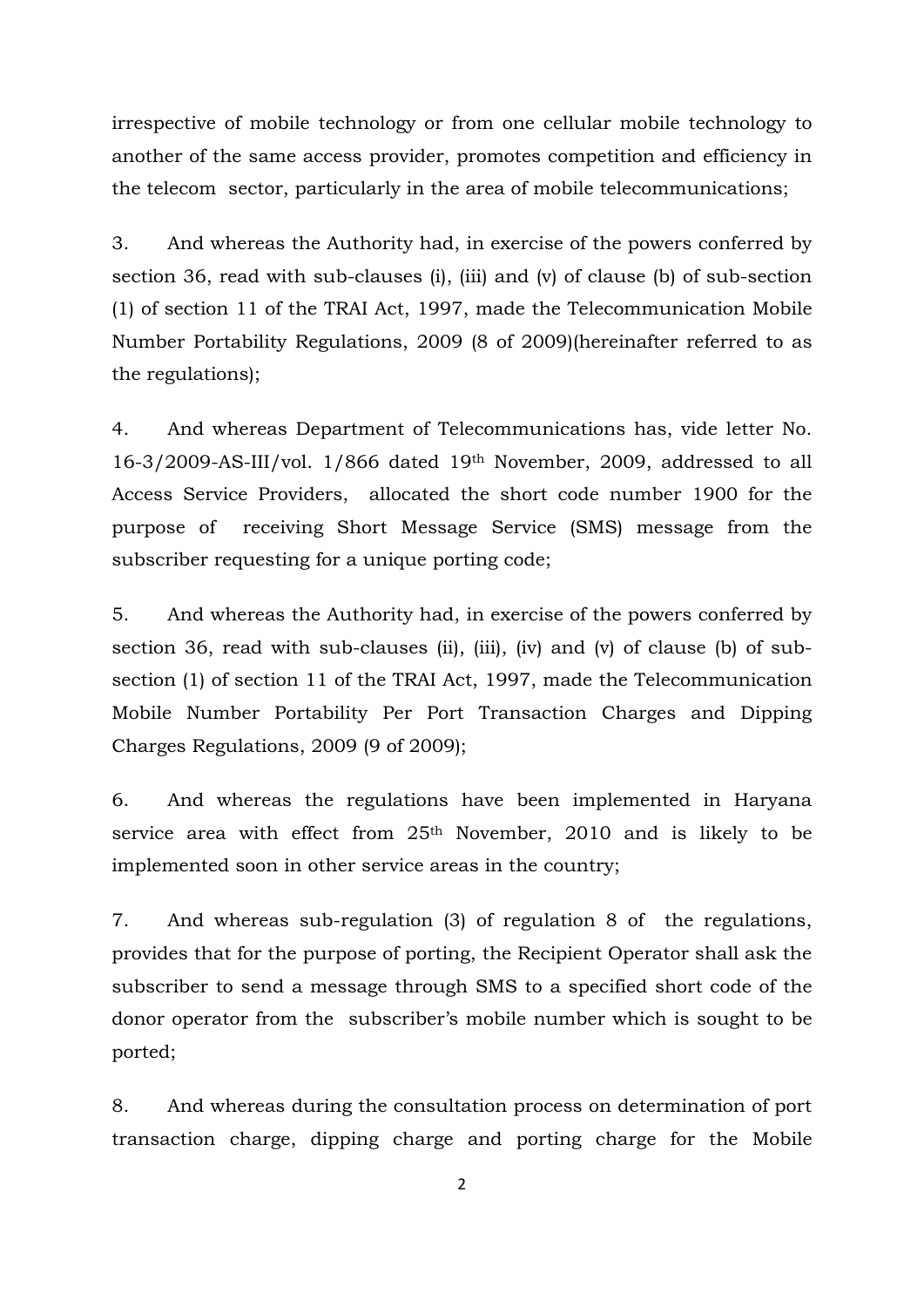Number Portability, few service providers had submitted that the mobile number portability would result in Donor Operators incurring extra burden by way of administrative costs involved in processing the porting request and, therefore, such service providers should be compensated for cost incurred by them;

9. And whereas the Authority examined the issues raised by the service providers, as referred to in the preceding para, and noted that the procedure for the Mobile Number Portability as laid down by the Authority under the regulations does not require the Donor Operator to carry out any significant work and in so far as switch over of a subscriber is concerned, a subscriber is free to terminate his connection with a service provider at any time, the only requirement being that the subscriber should clear his outstanding dues, if any;

10. And whereas it has been brought to the notice of the Authority that some service providers are charging the subscribers at higher rate than the ordinary rate for the SMS sent by them to short code number 1900;

11. And whereas levy of higher SMS charges on the subscribers for SMS sent by them to short code number 1900 is in contravention of the provisions of the Telecommunication Mobile Number Portability Per Port Transaction Charges and Dipping Charges Regulations, 2009 (9 of 2009);

12. Now therefore, in exercise of powers conferred upon the Telecom Regulatory Authority of India under section 13, read with clause (b) of subsection (1) and sub-section (2) of section 11 of the Telecom Regulatory Authority of India Act, 1997 (24 of 1997), and in order to protect interests of the consumers of telecom sector and to facilitate growth of telecom services in India and for the reasons mentioned in the preceding paragraphs, the Telecom Regulatory Authority of India hereby directs the Cellular Mobile Telephone Service Providers and Unified Access Service Providers to treat the SMS sent to short code number 1900 as ordinary SMS for the purpose